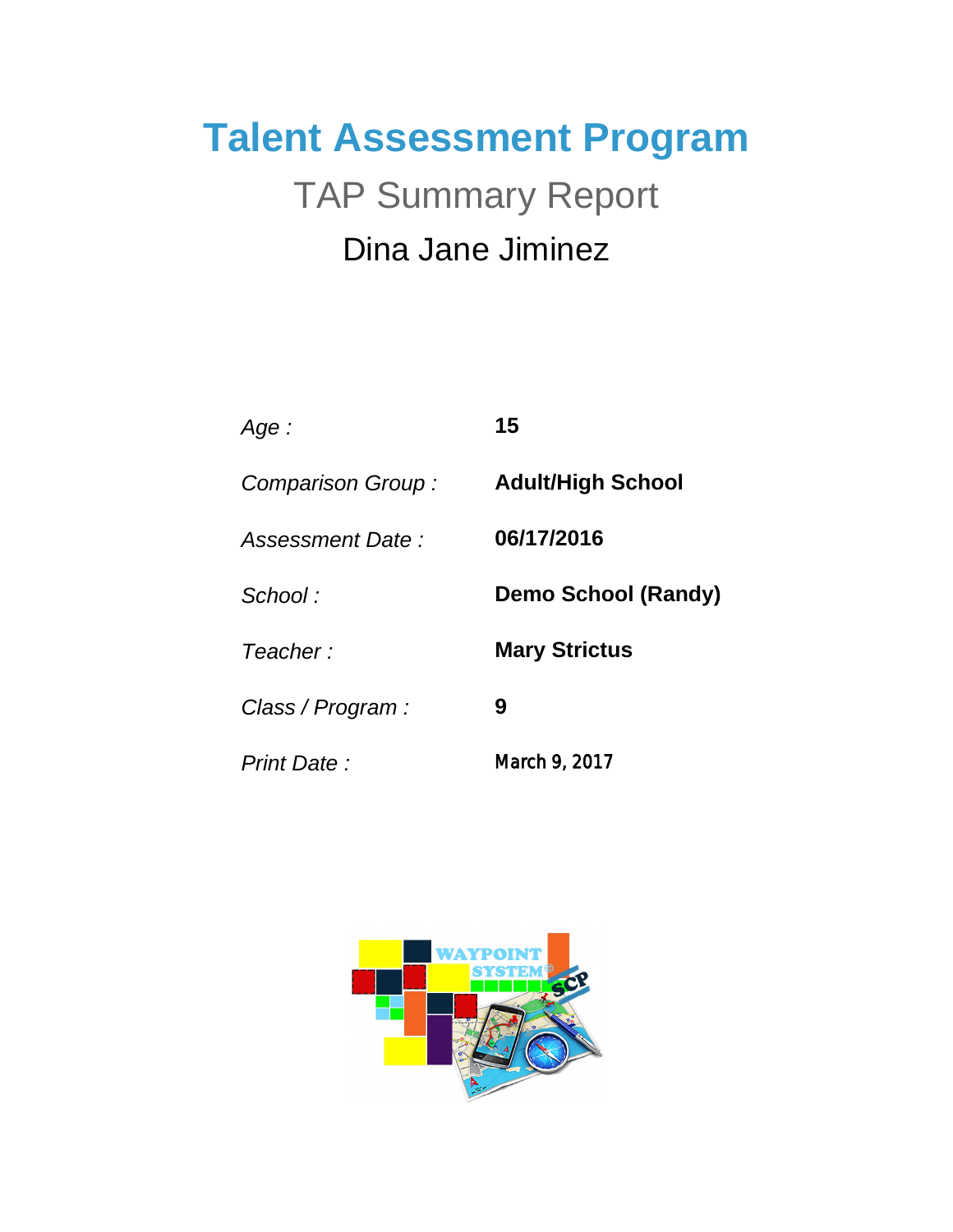### Dina Jane Jiminez TAP Summary Report

You have just completed the Talent Assessment Program (TAP). The TAP is a series of ten hands-on assessments of your functional aptitudes. The TAP assessment consists of:

Test # 1 - Structural and Mechanical Visualization: The ability to perceive pertinent detail in objects; to make visual comparisons and discriminations and see differences in figures, widths and lengths of lines; and to comprehend forms and the relationship of two and three dimensional objects.

Test # 2 - Discrimination by Size and Shape: The ability to determine differences in the extent and magnitude of an object visually.

Test # 3 - Discrimination by Color: The ability to perceive and recognize similarities or differences in shade of the same color or to match colors accurately.

Test # 4 - Discrimination by Touch: The ability to distinguish by touch the differences in textures.

Test # 5 - Fine Finger Dexterity: The ability to move the fingers and manipulate small objects with the fingers rapidly and accurately.

Test # 6 - Gross Manual Dexterity: The ability to move both hands easily and skillfully in performing work tasks; this factor includes placing and turning motions and crossing the mid-line, such as the right hand reaching over and working on the left side and the left hand being able to reach and work on the right side.

Test # 7 - Fine Finger Dexterity with Tools: The ability to move the fingers of either hand with the use of small tools, such as small screwdrivers, tweezers and cutting instruments.

Test # 8 - Gross Manual Dexterity with Tools: The ability to use basic hand tools effectively and safely; this factor includes the ability to work accurately with close tolerances and the ability to move the hands independently, at the same time doing one thing with one and another thing with the other hand.

Test # 9 - Visualization of Flow Patterns: The ability to take reference points and go from one point to the other in the most logical manner and to recognize pertinent details when following this pattern.

Test # 10 - Retention of Mechanical and Structural Detail: The degree to which the participant continues to remember pertinent detail in objects; the comprehension of forms and the relationship of two and three dimensional objects.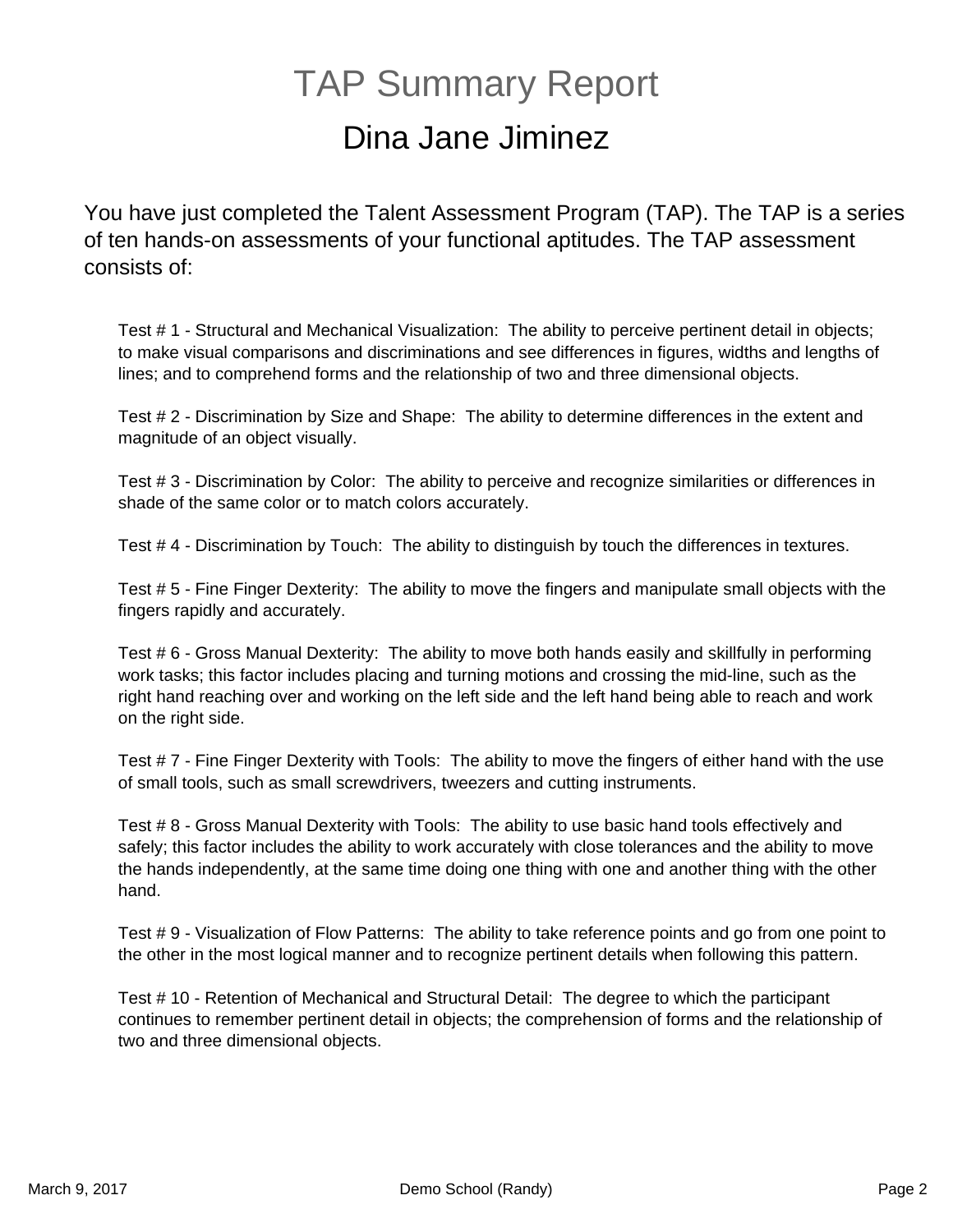## Dina Jane Jiminez TAP Summary Report

| <b>Test Nbr.</b> | <b>Tap Description</b>                               | Time (m:s) | <b>Percentile</b> |
|------------------|------------------------------------------------------|------------|-------------------|
| 1                | <b>Structural and Mechanical Visualization</b>       | 10:10      | 78                |
| $\overline{2}$   | Discrimination by Size and Shape                     | 10:10      | 23                |
| 3                | Discrimination by Color                              | 10:10      | 5                 |
| 4                | Discrimination by Touch                              | 10:10      | 2                 |
| 5                | <b>Fine Finger Dexterity</b>                         | 10:10      | 54                |
| 6                | <b>Gross Manual Dexterity</b>                        | 10:10      | 1                 |
| $\overline{7}$   | <b>Fine Finger Dexterity with Tools</b>              | 10:10      | 12                |
| 8                | <b>Gross Manual Dexterity with Tools</b>             | 10:10      | 47                |
| 9                | <b>Visualization of Flow Patterns</b>                | 10:10      | $\overline{0}$    |
| 10               | <b>Retention of Mechanical and Structural Detail</b> | 10:10      | 61                |



Test 1 to 10